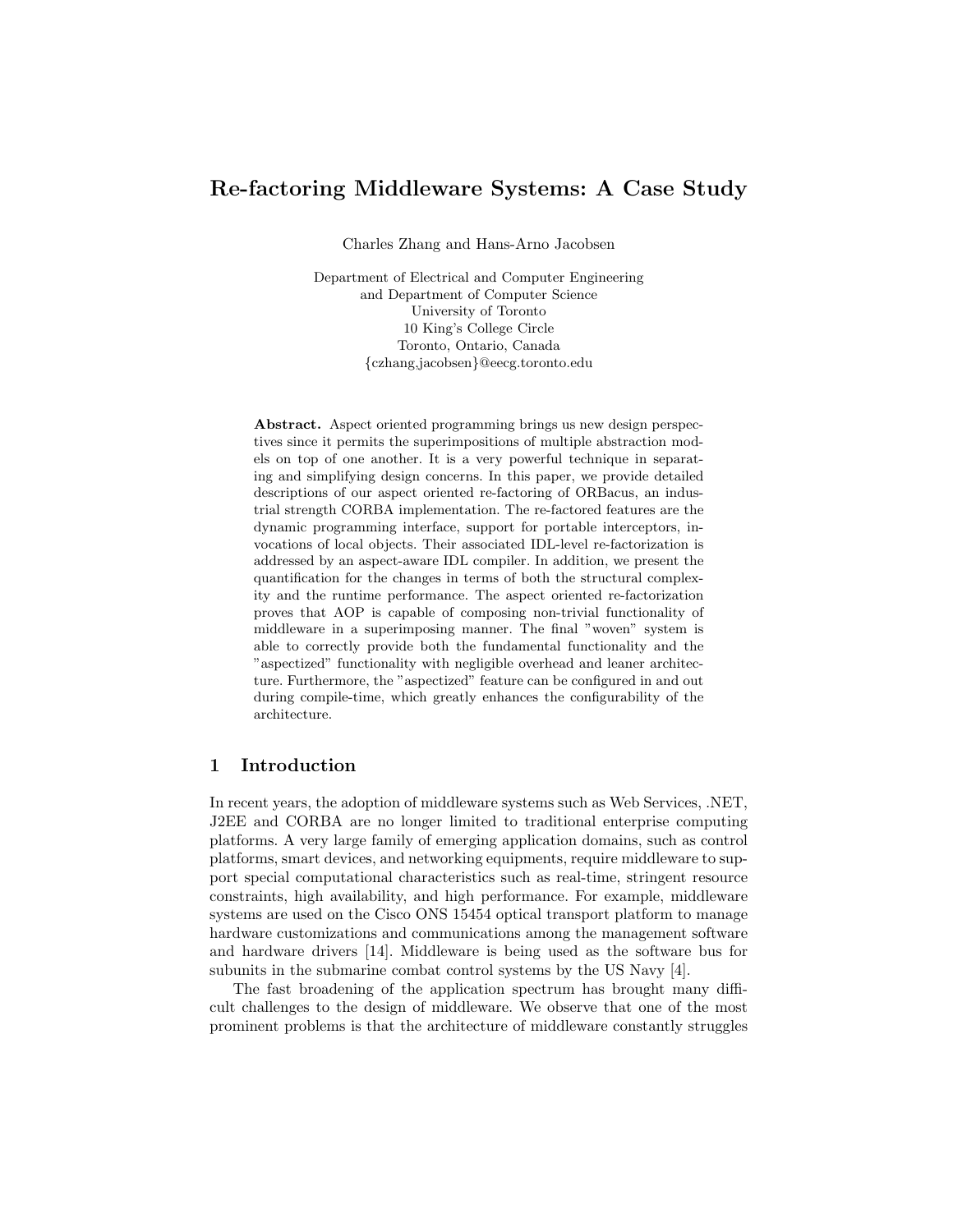between two conflicting goals: generality and specialization. Generality means vendors desire to support as many application domains as possible by incorporating a large set of features in their middleware implementations. As direct consequence, these systems usually require large memory spaces and abundant computing resources. For example, ORBacus [15], one of the Java implementations of CORBA  $[8]$ , requires around 7 megabytes of memory<sup>1</sup>. The C-based CORBA implementation ORBit [7] requires at least 2MB of memory space. Therefore, it is very expensive to deploy these types of middleware systems on many handheld devices or wireless devices. This is because, for example, commercial handheld devices typically support memory size of a few mega-bytes with limited processor power.<sup>2</sup>. The computation resource in most cell phones is even more constrained<sup>3</sup> .

To accommodate these computing environments with stringent resource constraints and special runtime requirements, middleware architects often choose to specialize the architecture of middleware in order to optimize its performance for domain specific characteristics such as real time, small memory space, high availability, and high performance. As a result, for the same technology, there often exist multiple specifications, various branches of code bases, and different implementations. Each of these implementations require a tremendous amount of effort to develop and to maintain. It is a challenge for the vendor to ensure that the distributed computing properties are consistent across many different versions of the same technology. It is also a challenge for users of middleware to well understand the differences and, although not always possible, to match specific implementations with their specific needs.

Recent research such as OpenCOM [12] and DynamicTAO [10] mainly aim at improving the configurability and the adaptability of middleware by introducing new software engineering techniques like component based architecture and reflection. Astley et al. [3] achieve middleware customization through techniques based on separation of communication styles from protocols and a framework for protocol composition. LegORB [13] and Universally Interoperable Core  $(UIC)^4$ are middleware platforms designed for hand-held devices, which allow for interoperability with standard platforms. Both offer static and dynamic configuration and aim to maintain a small memory footprint by only offering the functionality an application actually needs. The QuO project at BBN Technologies constitutes a framework supporting the development of distributed applications with QoS requirements (see [11] for an example). QuO supports a number of description languages, referred to as Quality Description Languages (QDL). The QDLs are used to specify client-side QoS needs, regions of possible level of QoS, system

 $^{\rm 1}$  This includes the JVM memory footprint. Classes of ORBacus take more than 4MB of memory. This is estimated by comparing the size of ORBacus runtime with a simple Java program.

<sup>&</sup>lt;sup>2</sup> The new Palm M515 devices support 8M of memory and operate at 33MHz. http: //www.palm.com/products/palmm515/m515ds.pdf

<sup>3</sup> Cypress corporation predicts in 1999 that newer cell phones would have SDRAM of 4M. See MoBL: The New Mobile SRAM. Cypress Whitepaper

 $^4$ http://www.ubi-core.com/  $\,$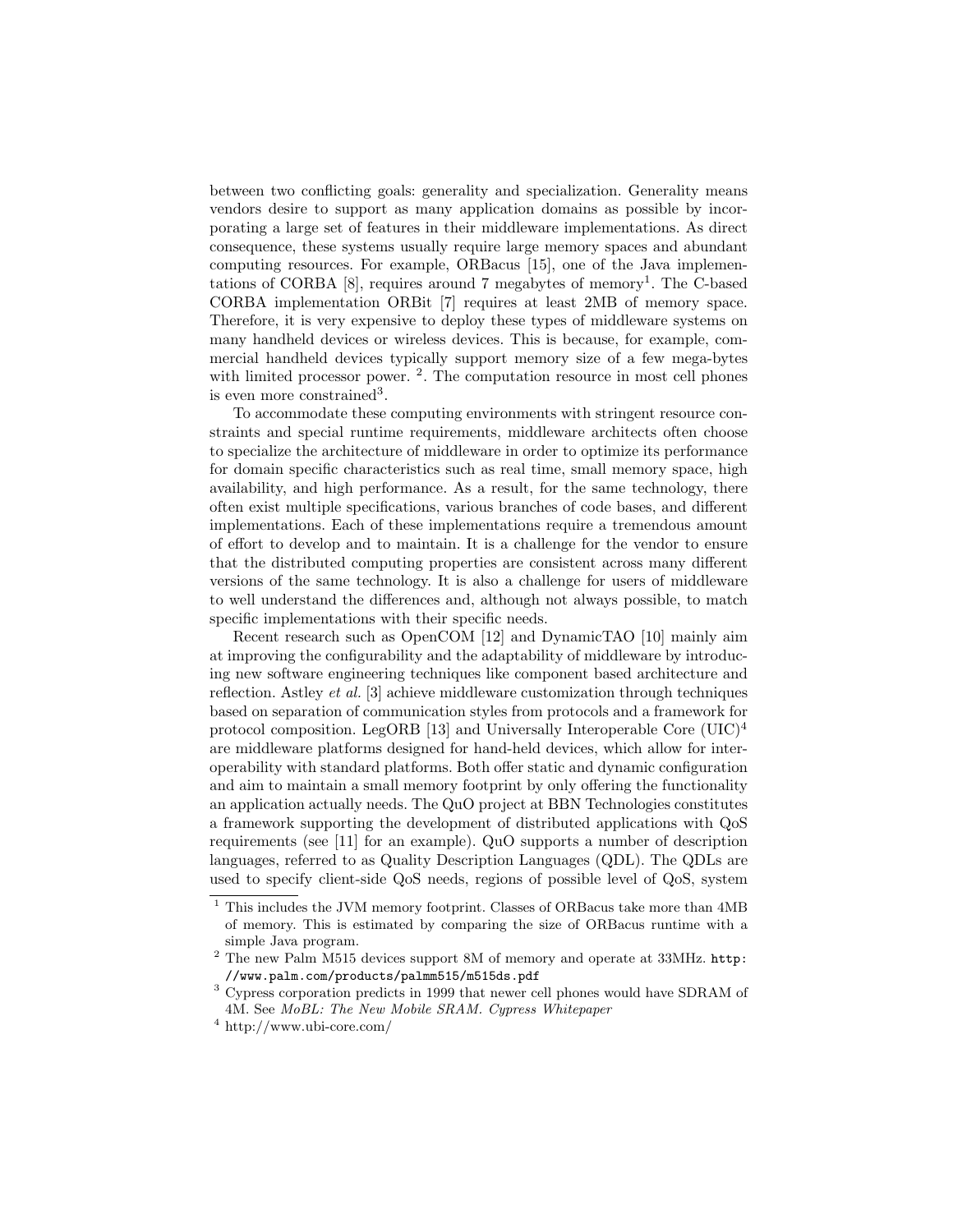conditions that need to be monitored, certain behavior desired by clients, and QoS conditions [11]. Further extensions of these languages are envisioned to also be able to define available system resources and their status. Loyall  $et \ al.$  [11] interpret these different description languages as aspect languages that are processed by a code generator to assemble a runtime environment supporting the desired and expected quality of service by client and server in a distributed application. Zinky et al. [18] further elaborate on the issue of adaptive middleware code that cross-cuts the platform's functional decomposition. It is illustrated that aspect orientation could be used to manage the QoS of a connection in a distributed application. The QuO approach to specifying QoS guarantees is very powerful. However, the focus in the QuO project lies on managing communication QoS, which are important aspects for distributed applications, but QuO dose not address the problem of re-factoring a legacy middleware platform to make it configurable and customizable for a particular application domain or even application, which is the focus of our work.

Our approach differs from the afore described work as we believe that it is more concrete and effective to study the benefit of applying AOP to the legacy architecture of middleware. This is because, as AOP claims, conventional decomposition methods cannot modularize crosscutting concerns and, therefore, cause a considerable degree of logic tangling and concern scattering. Following this theoretical conjecture, we first provided quantification of aspects in legacy middleware systems [16, 17]. We proved, through the method of aspect mining and aspect oriented re-factorization, that concern crosscutting is an inherent problem in CORBA-based middleware systems implemented by conventional means. In this paper, we complement our previous work by presenting an architectural view of this aspect oriented re-factorization work. We describe, in UML diagrams and code examples, how a number of non-trivial internal features of middleware are captured in a separate set of aspect modules. We also present a prototype of the aspect-aware interface definition language (IDL) compiler, which performs the aspect oriented re-factorization at the stub/skeleton generation stage.

The rest of the paper is organized as follows: Section 2 introduces the new language features of AspectJ [1], the aspect oriented language we use to perform the re-factoring. Section 3 presents a detailed description of building four major CORBA features using AspectJ for the ORBacus implementation. It also includes the evaluation, which reflects both architectural changes and the performance effects of the aspect oriented implementations. In contrast to [16], we, here, present aggregated results to quantify the total sum of changes and to illustrate the benefit of our approach in a different perspective.

# 2 Aspect Oriented Programming and AspectJ

Aspect oriented programming offers an alternative design paradigm, which achieves a very high degree of separation of concerns in software development. "Aspects tend not to be units of the system's functional decomposition, but rather be properties that affect the performance or semantics of the components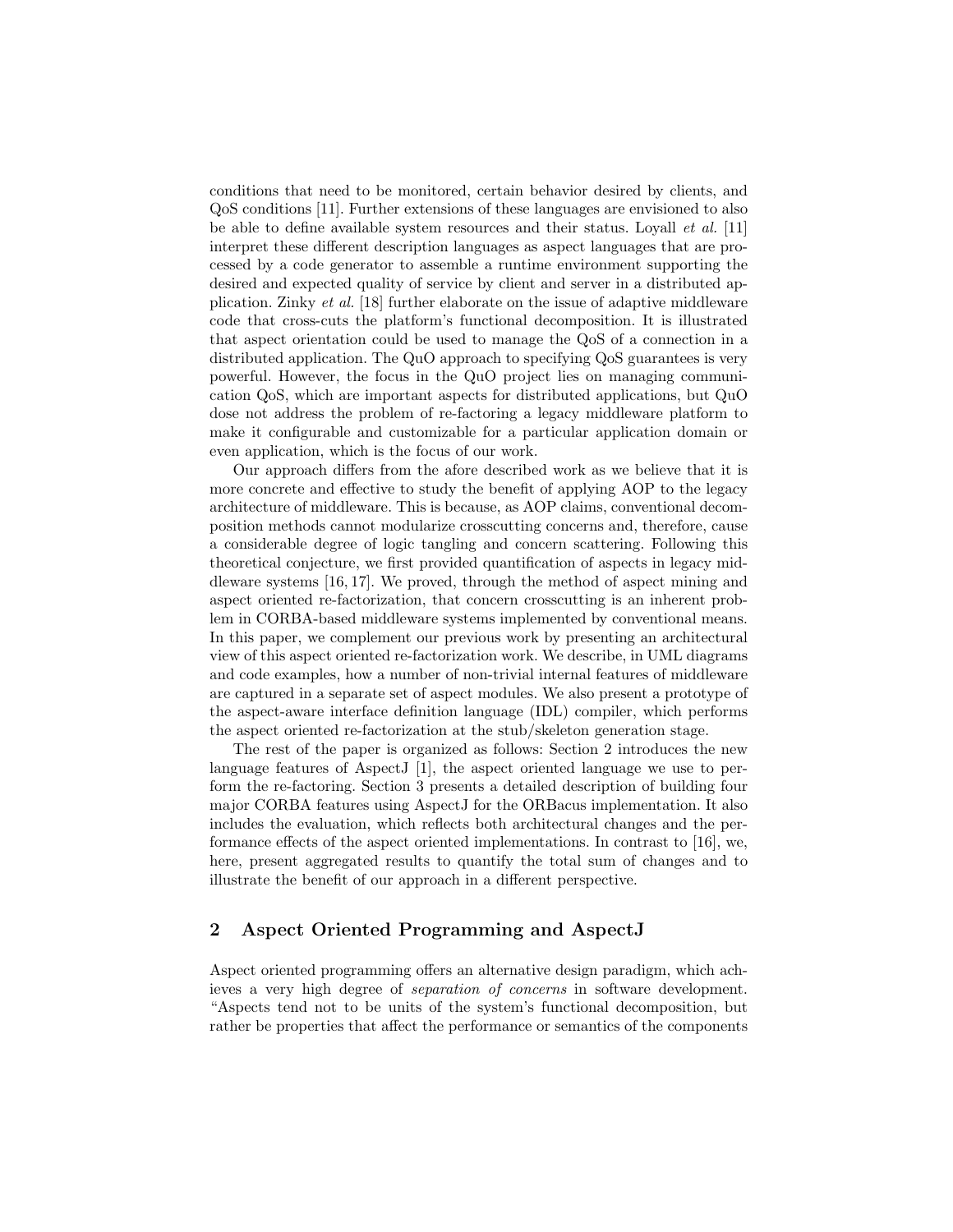in systemic ways." [9] Examples of such properties include security, reliability, manageability, and more [5]. The existence of aspects is attributed to handling crosscutting concerns using the traditional "vertical" decomposition paradigms. AOP overcomes the limitations of traditional programming paradigms by providing language level facilities to modularize these systematic properties as separate development activities. The AOP compiler is capable of producing the final system by merging the aspect modules and the primary functionalities together. We employ the following AOP artifacts to address problems in the middleware design.

- Component language. A component language is used for performing the primary decomposition. It can be any regular programming languages such as Java or C.
- Aspect language. The aspect language defines logic units that can be used to compose aspects into modules. Representative aspect languages are AspectJ [1] and Hyper/J [2]. We can use these languages to implement crosscutting concerns.
- Aspect weaver. The responsibility of an aspect weaver is to instrument the component program with aspect programs to produce a final system. In the context of middleware architecture, the implementations of both the core functionality of middleware and the features as aspects can be defined separately and coexist in the final "woven" system.

There are a number of aspect-oriented languages. Hyper/J supports multidimensional programming by allowing programmers to compose the system differently according to specific concerns in Java. The HyperJ compiler performs bytecode transformations to generate different final systems according to extraction specifications. Each extraction is analogously termed as "hyperslicing". AspectJ [1], designed as an extension of the Java language, is a mature aspect oriented programming language. AspectJ provides "pointcut" constructs to designate a collection of interception points in the execution flow of software systems. AspectJ also provides method-like constructs called advices, such as "before", "after", and "proceed". These constructs can contain normal Java code, which gets executed before, after, or in place of the interception points designated by the "piontcut" constructs. It also contains inter-type declarations, also called introductions, which are used to declare new members (fields, methods, and constructors) in other types. In the later sections, we illustrate in detail how these special constructs can be used to re-factor crosscutting concerns in middleware systems.

# 3 Aspect Oriented Re-factorization of CORBA

We have chosen CORBA as our case study because CORBA has been addressing middleware concerns for over a decade. Its architecture reflects distinct evolution cycles in the domain of middleware and can be treated as an excellent example of traditional decomposition approaches. CORBA is a long term standardization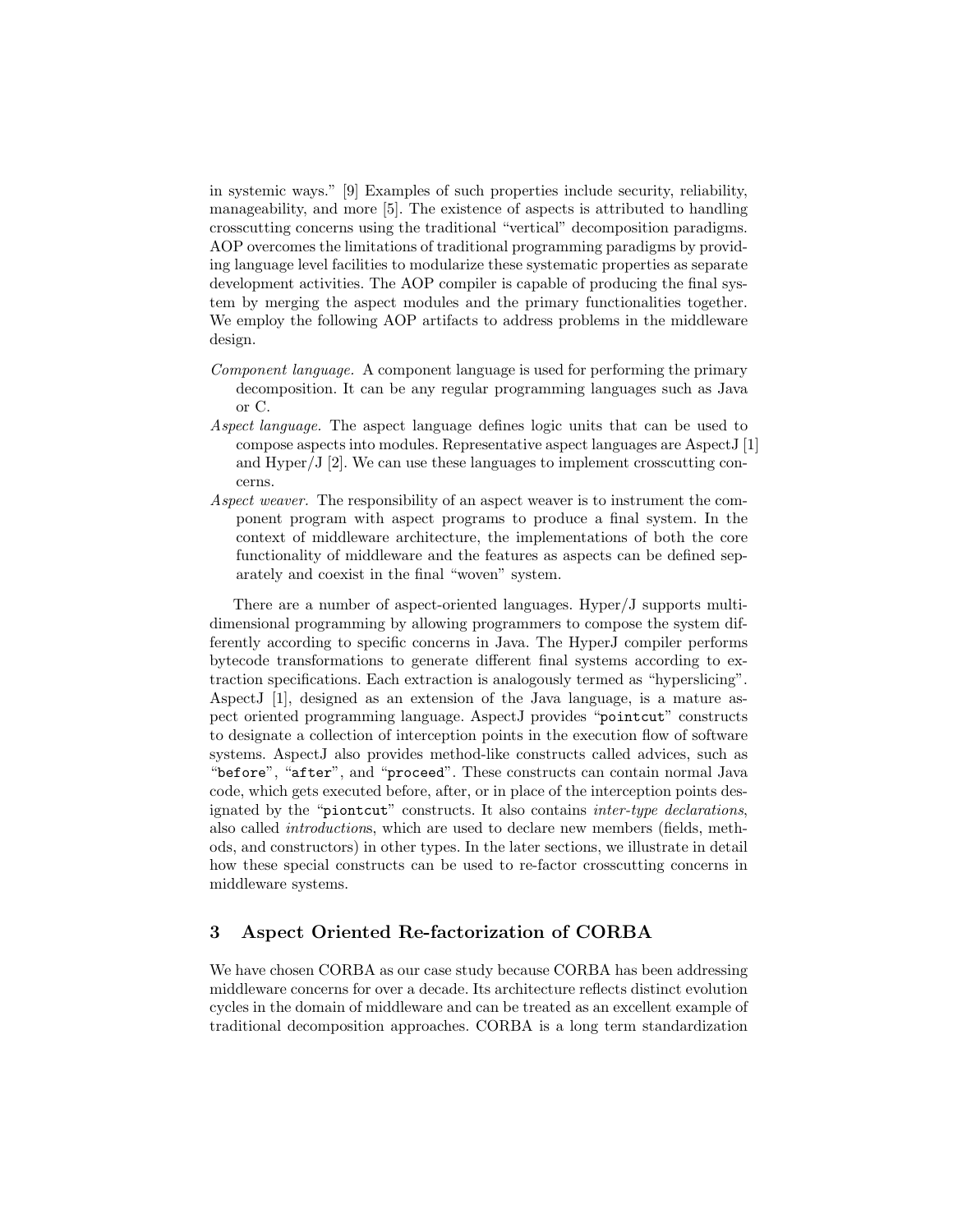effort by OMG<sup>5</sup>. We use the ORBacus CORBA code base as our case study. ORBacus is an industrial-strength and open source CORBA implementation. The version used for the re-factoring is 4.1.1. It follows the Open Connector Interface (OCI) architectural model, which provides further standardization of the internal structures of the Orb.

In this section we use a number of software engineering metrics to track the changes resulting from re-factoring the ORBacus code base with aspects. We present the detailed re-factoring of the following ORBacus features: dynamic programming interface, support for portable interceptors, and invocation of local servers. To support the re-factoring at the IDL and stub layer, we describe an AOP-based design of an aspect-aware IDL compiler. We then present the quantification as the result of factoring out specific features from the ORBacus implementation. We also discuss the limitations of our aspect-oriented implementation.

# 3.1 Quantification Metrics

Metrics are measures for the quality of software designs. We think it is appropriate to use a combination of metrics to address various properties of the "aspectized" architecture, including both the structural metrics, which directly reflect the cost of development and maintenance, and the runtime metrics, which reflect the cost of adopting the technology. The structural metrics include cyclomatic complexity, size, weight of class, and coupling between classes. Cyclomatic complexity is an index which measures the complexity of the control flow in a program. The size measures the number of lines of executable code. The weight of class refers to the number of methods in a class definition. The coupling metric measures the number of references to other classes in a particular class. please refer to [16] for a detailed discussion and the collection method of these metrics. To measure the response time of the broker, we divide the total time for the roundtrip of a request into four intervals: **Interval A:** Client-side marshalling Interval B: Server-side unmarshalling and dispatching. Interval C: Serverside marshalling.Interval D: Client-side unmarshalling.It is necessary for the aspect oriented re-factoring to at least preserve the response time of the broker. In the case of having crosscutting features factored out, AOP re-factorization is expected to decrease the processing time due to the simplification of program logic.

#### 3.2 AOP Based Performance Measurement

Each of the four intervals in the traversal of the middleware stack requires measurements taken at many different points in the execution path of ORBacus. To avoid changing the ORBacus code for these different measurements, we write the timing code in Java and define four sets of pointcuts in AspectJ. To obtain high-resolution time, we use a simple C-based timing tool written in Java Native

<sup>5</sup> Object Management Group. http://www.omg.org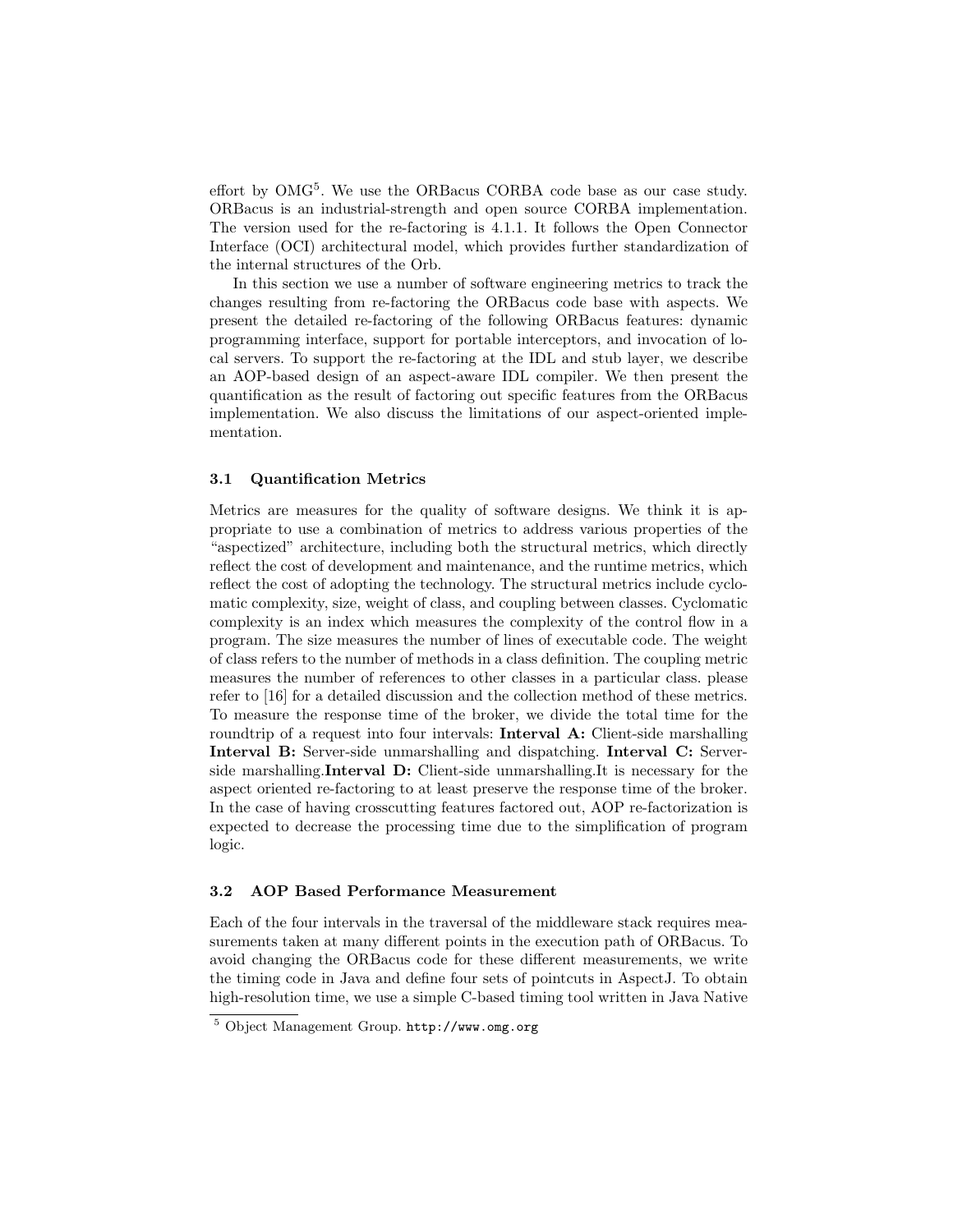Interfaces. Since the instrumentation code for time measurement is nicely captured in one module, it also becomes convenient to perform more advanced statistical analysis of the response time. The inserted calls to aspect methods incur slight performance overhead in the order of a few microseconds. This overhead is eliminated when performing comparative analysis. To verify the correctness of the re-factorization, we adopted the demonstration code, which is a part of the standard ORBacus source distribution as test cases as well as for taking performance measurements. The re-factored Orb is transparent to the test programs. The stack traversal intervals are measured in microseconds and computed as the average of 100,000 remote invocations on a Pentium III 1GHz Linux workstation. Each remote invocation involves an integer message sent from the client process to the server. The server also responds with an integer message.

# 3.3 Code Transformation

As the first step in the re-factorization, we need to identify, before re-factorization, the presence of a particular crosscutting property in two forms, the implementation structure of the property and the crosscutting structure for that property with the primary decomposition model. Therefore, the tangled code is transformed into three class groupings in the AOP implementation, namely primary classes, aspect implementation classes, and the weaving classes. The transformation is illustrated by Figure 1, where the outside box on the left depicts that the original implementation is one monolithic entity. The primary model and the aspect model coexist in a single structure with parts intersecting among each other. The package diagrams on the right presents a clear division of structures. The importance of such division is that it allows all three components to be designed, tested and evolved with unprecedented independence and freedom. We use the package diagrams in Figure 1 to illustrate the hierarchical structure and the major types of relationship between aspect packages and the component program, using the dynamic programming interface as an example.



Fig. 1. (1) Code transformation for re-factoring. (2) Package organization for refactorizat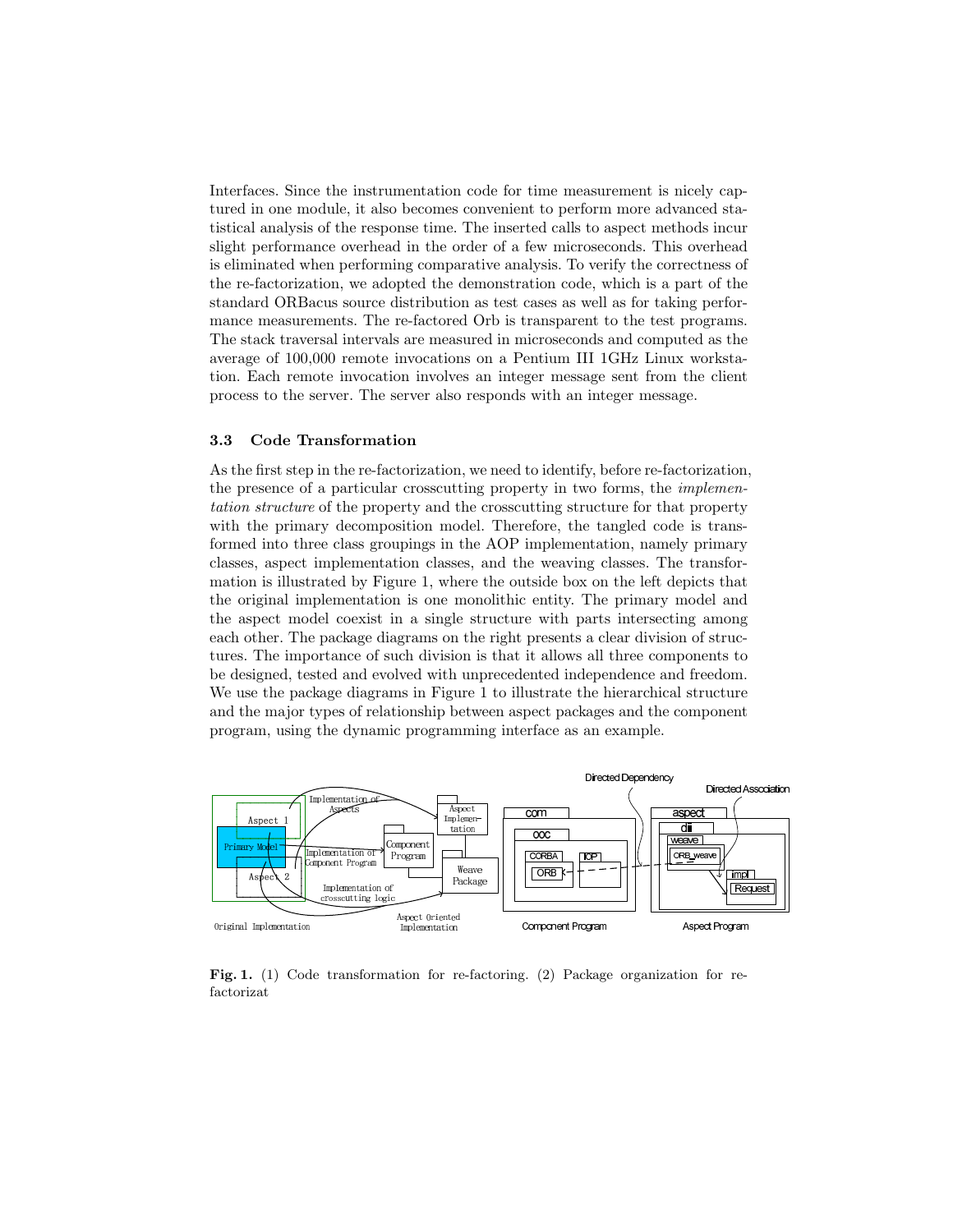3.1 Dynamic Programming Interface A dynamic programming model allows an application to be designed without prior knowledge of the interface definitions of the invoked objects. Instead, invocations on a remote interface can be composed during runtime. In middleware platforms, where the primary programming model is static, the support for the dynamic programming model crosscuts the entire architecture. Our AOP based re-factoring of the dynamic programming model consists of two parts, the client-side Dynamic Invocation Interface (DII) and the server-side Dynamic Skeleton Interface (DSI).

Dynamic invocation interface (DII) The client-side facility for the dynamic programming model is supported through the implementations of the interface org.omg.CORBA.Request and MultiRequestSender. Those two class types are taken out of the original implementation and grouped under the aspect implementation package for DII. We then identify, in the primary decomposition model, the places where operations of classes need to acquire or to exploit the knowledge of these class types. These places are the crosscutting points of the DII aspect. In AspectJ, these crosscutting points can be implemented as "joinpoints" instead.

Special note on UML: Since UML has yet no direct support for AOP notions, we model an "aspect" as a regular class. We model an advice as a regular class method. We model "Introduction" constructs as regular attributes and methods. Their names are prefixed with the names of the classes within which these attributes and methods are declared. Due to the special construct of advice, most UML tools would generate some oddities on the diagram.

Figure 2 presents the UML diagram of the aspect implementation of the DII. As a concrete mapping of Figure 1, the AOP implementation involves three packages. The primary program package on the left represents the original implementation of the ORB objects with the logic of the DII removed. The DII code is placed in the package on the right as the aspect implementation. The package organization of these classes is left intact. The package in the middle of the diagram includes the "weaving" modules which define how the aspect implementation of the DII interacts with the primary program. The "weaving"



Fig. 2. UML Diagram of The DII Aspect Implementation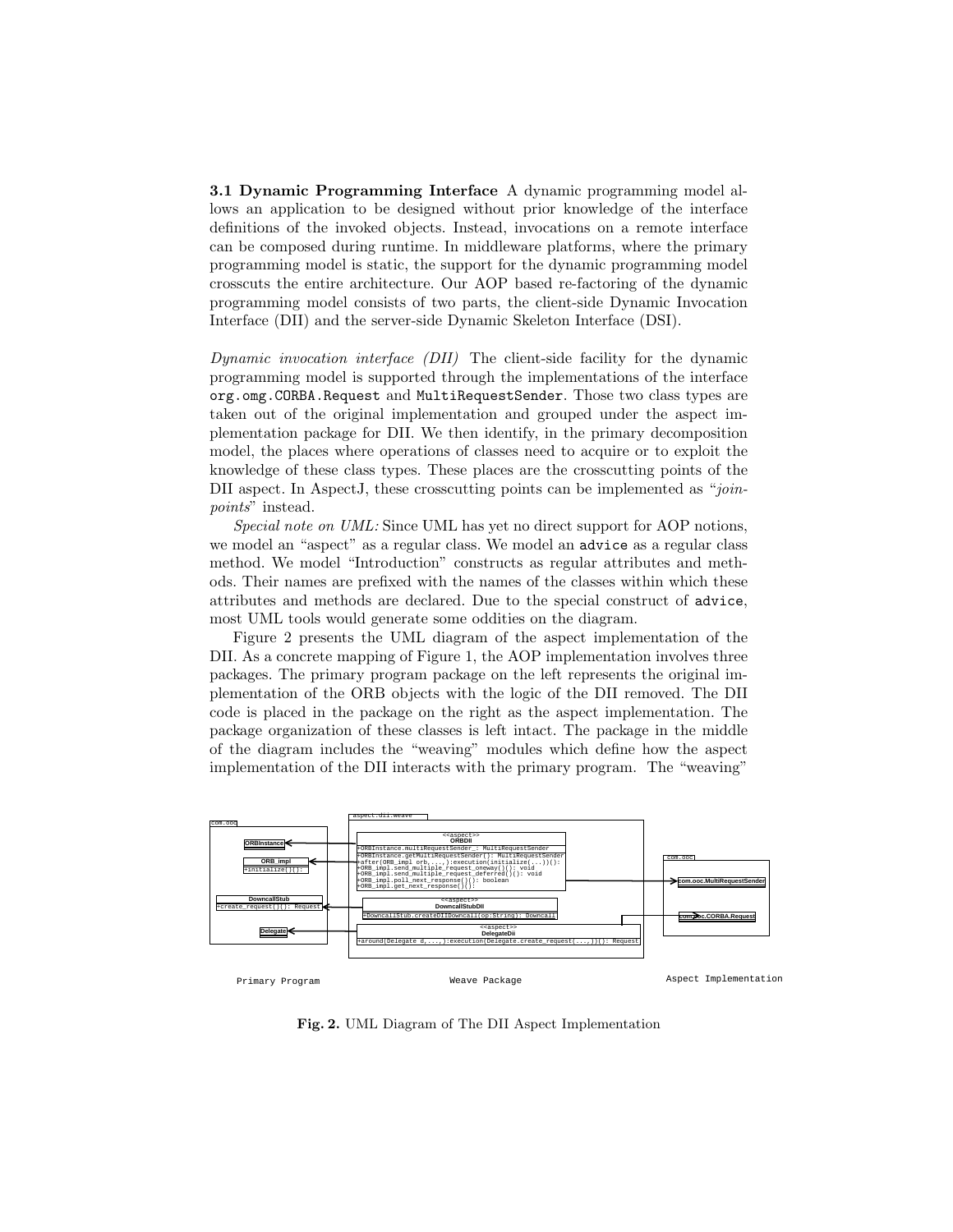modules in the UML diagram shows that the aspectization of the DII involves four classes in the Orb, namely, ORB impl, ORBInstance, DowncallStub and Delegate. To interpret the diagram for the aspect.dii.weave package, we use the aspect module ORBDII as an example. In the aspect module ORBDII, an extra field MultiRequestSender and an additional method getMultiRequestSender are added to the class ORBInstance to support the sending of multiple DII requests. Extra code is executed after the execution of the initialize method of the ORB impl class to perform DII specific initializations during the ORB startup time. Four DII related methods are also declared in the class ORB impl to support DII operations. In other aspect modules, we use the "*inter-type declara*tions" to inject the downcall creation logic for dynamically composed downcalls. We use "around" to change the behavior of the request creation in the Delegate class.

Figure 3 shows a major fragment of the aspect module ORBDII responsible for sending multiple DII requests. In this code snippet, lines 7-12 declare a new attribute and a new method to support multiple DII request sending in class ORBInstance. Lines 14-19 create the runtime instance of the new attribute multiRequestSender "after" the initialization work of ORB impl finishes. Lines 21-28 enable the DII multiple request sending capability of ORB impl by adding new application programming interface (API) send multiple requests oneway.

Dynamic skeleton interface (DSI) The server side facility for the dynamic programming model is supported through the ORBacus implementations of the OMG interfaces including ServerRequest and DynamicImplemenation. We first remove these two class types and group them under the aspect implementation package. Figure 4 presents the organization of the classes for the AOP implementation of DSI. As in the case of DII, the "aspect.dsi.weave" package defines

how DSI implementation is added back to the regular ORB implementations. This package identifies the crosscutting points which are implemented as follows:

- 1. We used the "around" construct to replace the request dispatching call with an alternative implementation which dispatches client requests to a dynamic server implementation.
- 2. ORBacus prohibits the direct invocations for DSI server implementations. We use the "*around*" construct to check whether an invocation is towards a dynamic implementation preceding the normal invocation process in order to prevent direct invocation.

To illustrate how DSI is implemented, we present the complete AspectJ code in figure 5 for weaving the checking logic into the class ActiveObjectOnlyStrategy, an activity described previously in the second item.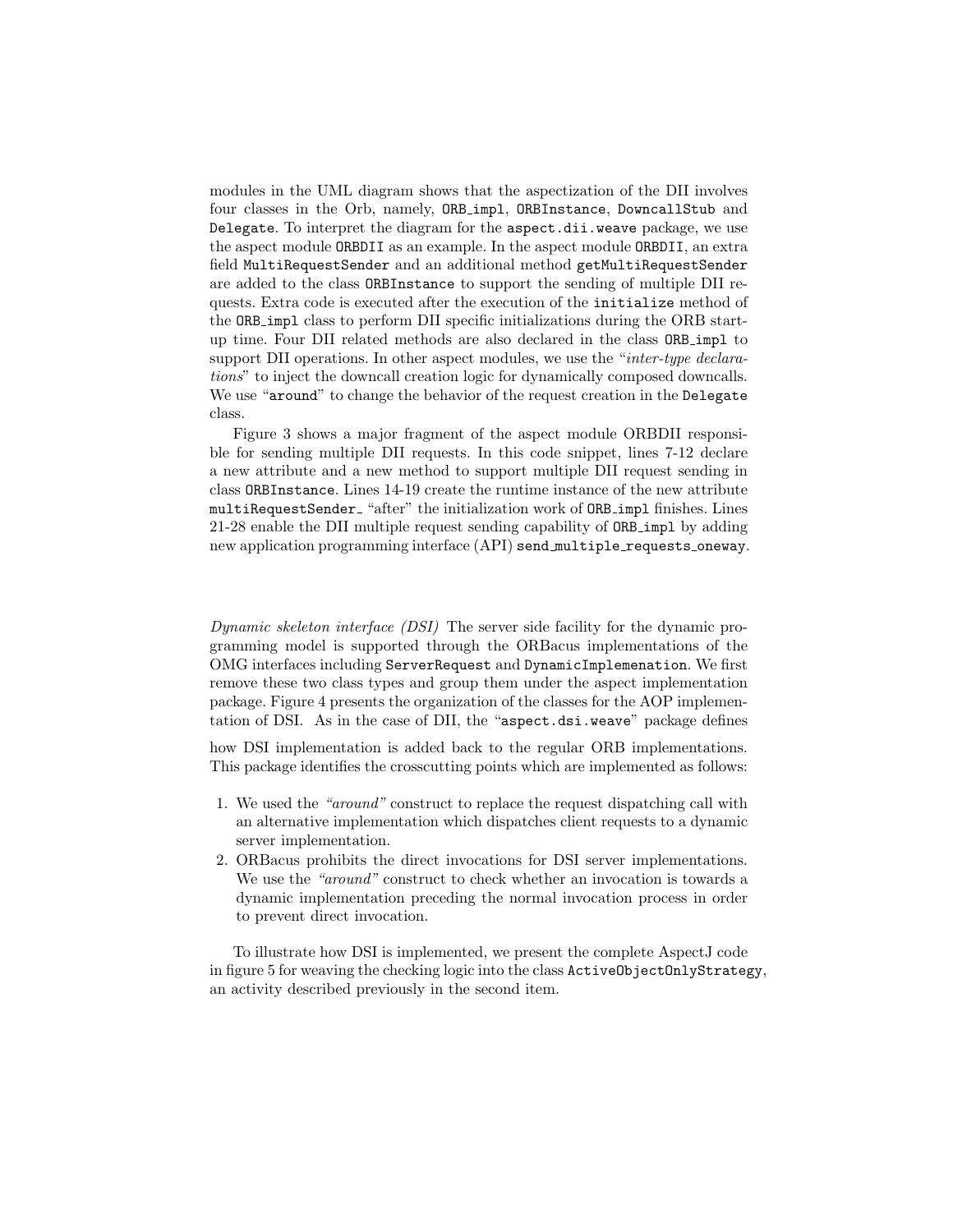| package aspect.dii.weave;                                                                                                        | 1              |
|----------------------------------------------------------------------------------------------------------------------------------|----------------|
| $//$ imports are omitted                                                                                                         | $\overline{2}$ |
| privileged aspect ORBDII                                                                                                         | 3              |
| ₹                                                                                                                                | 4              |
| $\frac{1}{1}$ introduce a new field multirequest sender in ORBI nstance. This field is                                           | 5              |
| $// initialized by ORB\_Impl, which is executed before ORBInstance$                                                              | 6              |
| private MultiRequestSender ORBInstance.multiRequestSender_;                                                                      | 7              |
|                                                                                                                                  | 8              |
| public MultiRequestSender ORBInstance.getMultiRequestSender()                                                                    | 9              |
|                                                                                                                                  | 10             |
| return multiRequestSender_;                                                                                                      | 11             |
| }                                                                                                                                | 12             |
|                                                                                                                                  | 13             |
|                                                                                                                                  | 14             |
| after(ORB_impl orb, org.omg.CORBA.StringSeqHolder args,,):<br>execution(private void initialize(org.omg.CORBA.StringSeqHolder, , | 15             |
|                                                                                                                                  |                |
| String, int, java.util. Properties, int, int, int))                                                                              | 16             |
| $&\&\&\arget(\text{orb})\&\&\arget{\#}\sinh{\#}\$                                                                                | 17             |
| orb.orbInstance_.multiRequestSender_= new MultiRequestSender();                                                                  | 18             |
| ł                                                                                                                                | 19             |
|                                                                                                                                  | 20             |
| public synchronized void                                                                                                         | 21             |
| ORB_impl.send_multiple_requests_oneway(Request[] requests){                                                                      | 22             |
| $if$ (destroy_) throw                                                                                                            | 23             |
| new org.omg.CORBA.OBJECT_NOT_EXIST("ORB is destroyed");                                                                          | 24             |
| com.ooc.OB.MultiRequestSender multi =                                                                                            | 25             |
| this.orbInstance_.getMultiRequestSender();                                                                                       | 26             |
| multi.sendMultipleRequestsOneway(requests);                                                                                      | 27             |
|                                                                                                                                  | 28             |
|                                                                                                                                  | 29             |

Fig. 3. DII: Multiple request sending



Fig. 4. UML Diagram of The DSI Aspect Implementation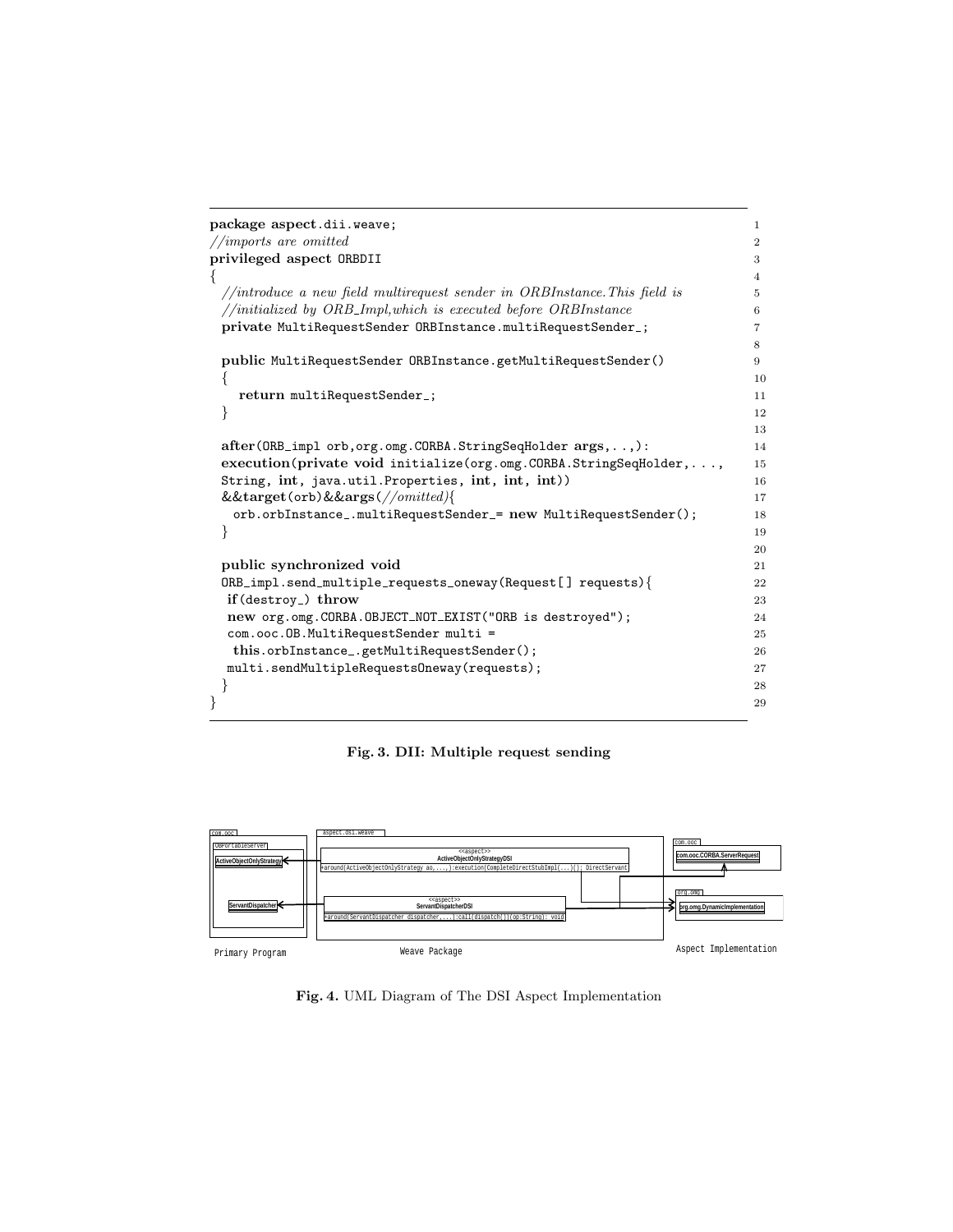| package aspect.dsi.weave;                                                      |    |
|--------------------------------------------------------------------------------|----|
| privileged aspect ActiveObjectOnlyStrategyDSI                                  | 2  |
|                                                                                | з  |
| DirectServant around (ActiveObjectOnlyStrategy ao, ,)                          |    |
| : execution(protected DirectServant ActiveObjectOnlyStrategy.                  | 5  |
| completeDirectStubImpl( org.omg.PortableServer.POA, ))                         | 6  |
| $&\&\&\arget(ao)&\&\&\args()\$                                                 |    |
|                                                                                | 8  |
| if (servant instance of $org.$ omg. Portable Server. Dynamic Implementation) { | 9  |
| return null;                                                                   | 10 |
|                                                                                | 11 |
| return proceed(ao, poa, rawoid, servant, policies);                            | 12 |
|                                                                                | 13 |
|                                                                                | 14 |
|                                                                                |    |

#### Fig. 5. Dynamic Skeleton Interface

3.2 Invocation of Collocated Objects The key abstraction provided by middleware systems is the transparency of the location of server objects. Location transparency allows remote services to be invoked in the same fashion as calling a method on an object while performing marshalling and unmarshalling behind the scene. Some CORBA implementations optimize the calling process to avoid unnecessary marshal/unmarshal work in the case where server objects are deployed or migrated into the same process as the client. In ORBacus, the optimization logic is an integral part of the request processing process, which is designed primarily for making remote invocations. We believe the optimization for in-process server objects in ORBacus is logically orthogonal to its remote invocation mechanism. Therefore, we identify the optimization for local invocations as an aspect of ORBacus implementation of CORBA.

In ORBacus terms, in-process objects are referred to as collocated objects. To distinguish between normal remote invocation calls and calls to collocated servers, ORBacus uses *CollocatedClient* and *CollocatedServer* to handle corresponding request processing for the client and server respectively. We completely decouple these class types from the ORBacus source and moved them into the aspect package.

In ORBacus, the collocation invocation is mainly implemented in the object initialization phase for both the client and the server. We present the AOP implementation of local server invocation in the UML diagram in Figure 6. The mech-

anism of collocation invocation is implemented by the aspect.collo.weave package which includes the following actions:

1. The "around" construct in ClientManagerCo weaves into the class Client-Manager the client-side logic of checking whether the object reference is pointing to a collocated server. If yes, a different communication model is set up to avoid marshalling and network operations.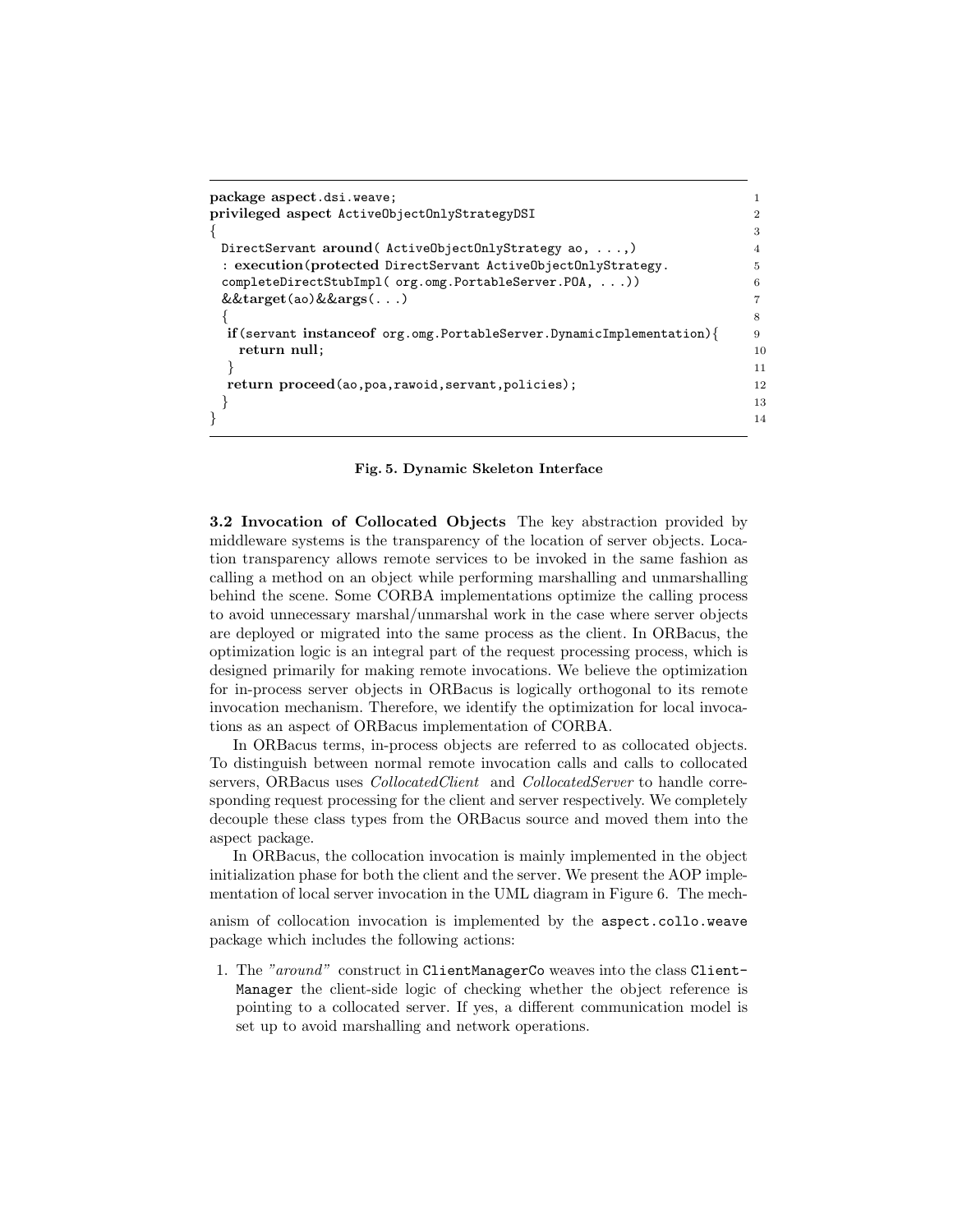

Fig. 6. UML Diagram of Aspect Implementation for Collocated Invocations

- 2. The ServerManagerCo aspect first adds a new attribute of type Collocated-Server to the class ServerManager. The "after" construct creates the runtime instance of the CollocatedServer after the constructor of Server-Manager is executed. The second "after" advice disposes the Collocated-Server. The "before" construct verifies the validity of the Collocated-Server instance.
- 3. The POAManagerCo aspect first adds a method to allow the access to the CollocatedServers.

Figure 7 presents the AspectJ code of POAManagerCo. Lines 5-9 declare one attribute and the accessor for that attribute in the class ServerManager. Lines 11-14 enforce some condition checking before the finalize method is invoked. Lines 16-20 create the runtime instance of the collocated server and add it to the list of servers. Lines 22-25 destroy the runtime instance for garbage collection as an additional step after the destroy method in the base implementation finishes execution.

3.3 Support for portable interceptors Portable Interceptors are hooks into the Orb through which CORBA services can intercept various stages during the request process. They are observer [6] style entities. Interceptors allow a third party to plug in additional Orb functionalities such as transaction support and security.

In ORBacus, the functionality of portable interceptors is implemented through three categories of classes. They include the classes related to implementing the interceptor interfaces defined by the OMG. They also include ORBacus specific interceptor initialization classes and request processing classes that support portable interceptors. We separated classes in these three categories from OR-Bacus and grouped them under the aspect implementation package. Figure 8 presents the UML diagram for the portable interceptor implementation as aspect programs. The crosscutting points where the primary ORB model tangles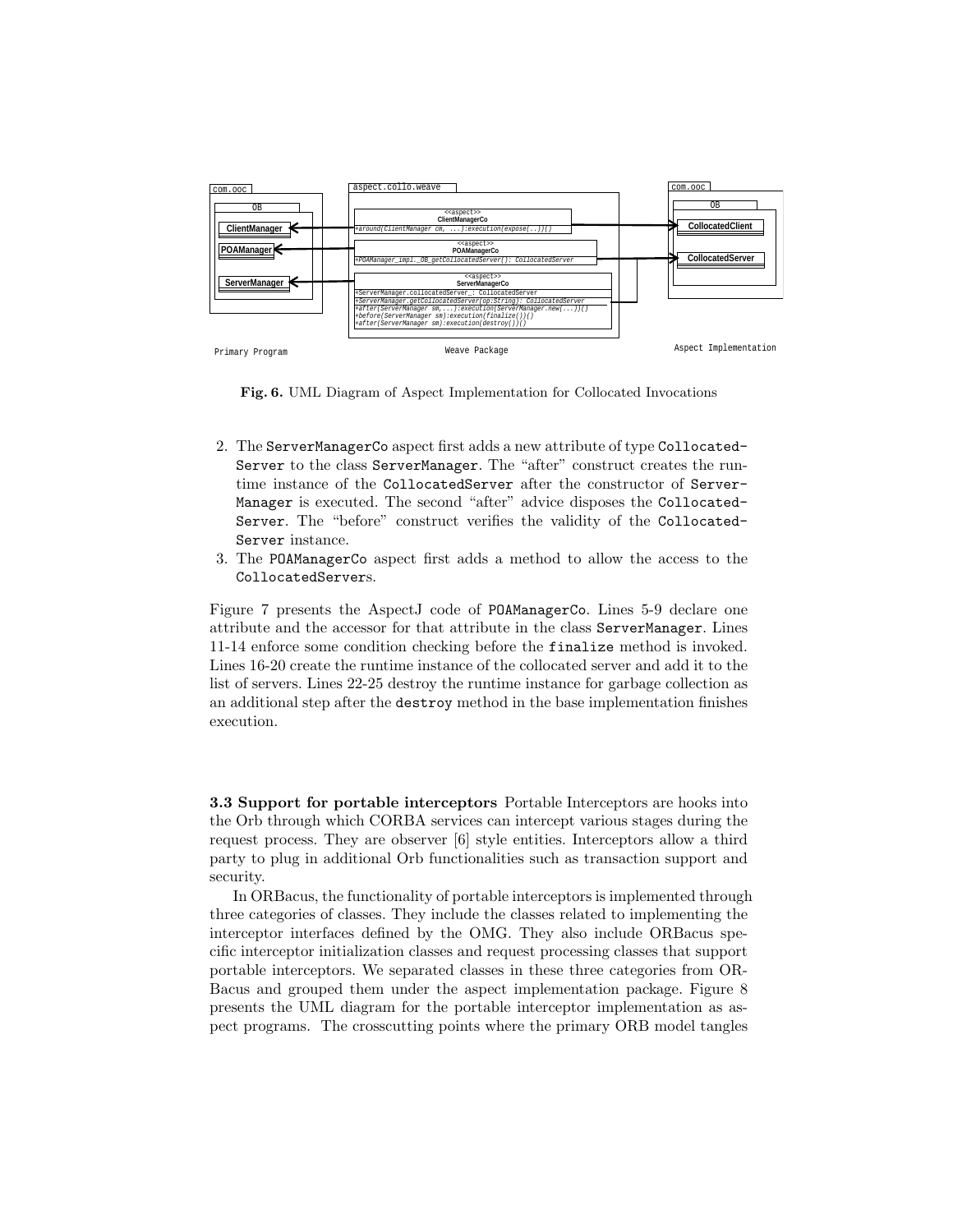```
package aspect.collocation.weave; 1
import com.ooc.OB.*; 2
privileged aspect ServerManagerCo 33
{ 4
private CollocatedServer ServerManager.collocatedServer_; 55
public synchronized CollocatedServer 66
ServerManager.getCollocatedServer(){ 7
return collocatedServer ; 8 and 8 and 8 and 8 and 8 and 8 and 8 and 8 and 8 and 8 and 8 and 8 and 8 and 8 and 8 and 8 and 8 and 8 and 8 and 8 and 8 and 8 and 8 and 8 and 8 and 8 and 8 and 8 and 8 and 8 and 8 and 8 and 8 an
\} 9
                                               10
before(ServerManager sm):execution( * ServerManager.finalize() 11
 throws Throwable) \&\&\text{target}(\text{sm})\{ 12
\texttt{Assert.}\_\texttt{0B-assert}(\texttt{sm.}\texttt{collocatedServer}\_\texttt{==}\texttt{null}); 13
}<br>}<br>}
                                               15
after(ServerManager sm, ...): execution(ServerManager.new(...)) 16
&\&target(\text{sm})\&&args(\ldots){\qquad} 17
 sm.collocatedServer = new CollocatedServer(oaInterface, concModel); 18
 sm.allServers_.addElement(sm.collocatedServer_); 19
\} 20
                                               21
after(ServerManager sm):execution(public synchronized void destroy()) 22
&\&\text{target}(\text{sm}) { 23
 sm.collocatedServer_ = null; 24
\} 25
\} 26
```
Fig. 7. ServerManager Collocation Invocation



Fig. 8. UML Diagram of Portable Interceptor Support Aspect Implementation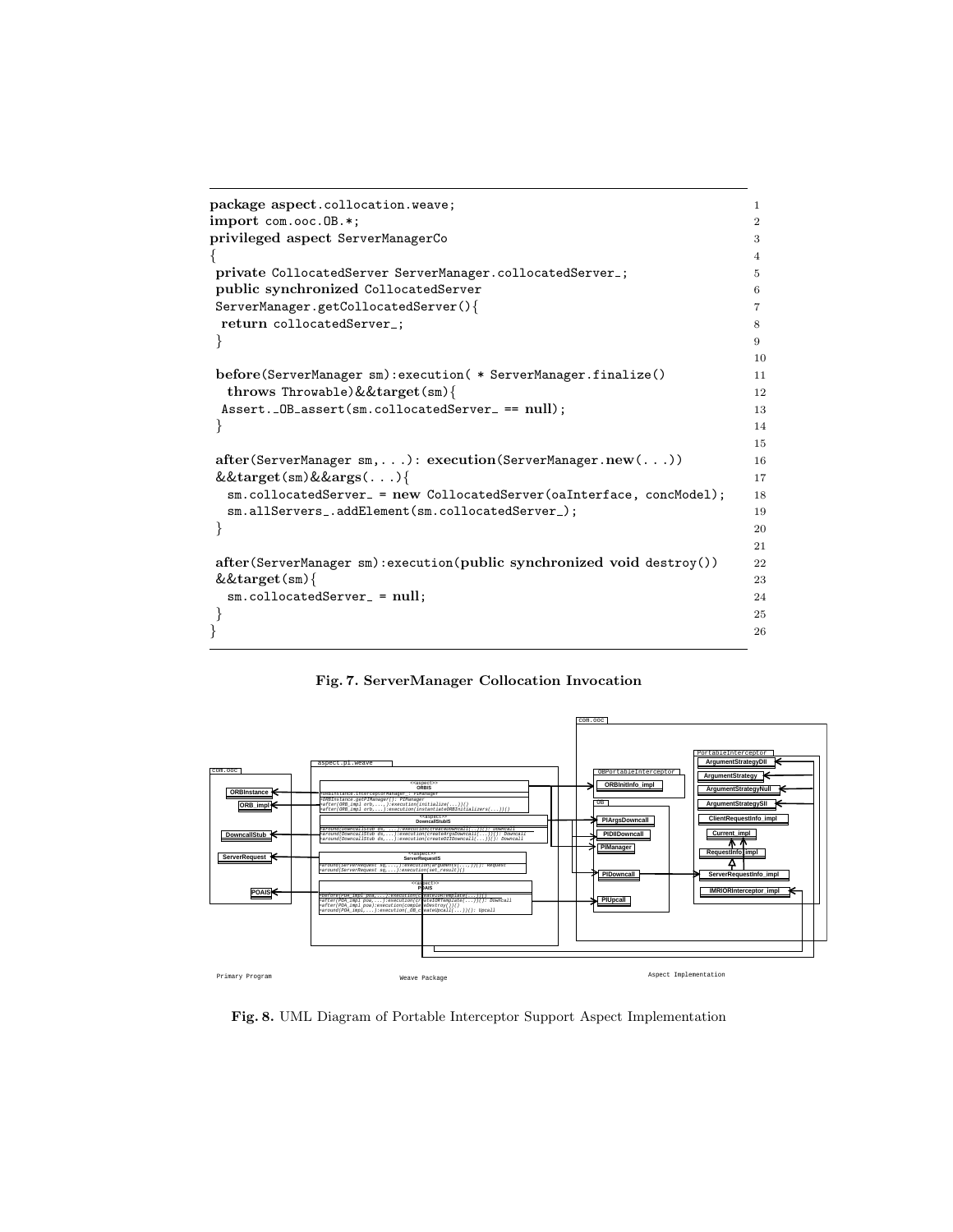with support for portable interceptors correspond to the standardized behaviour of portable interceptor. That is, an ORB implementation must allow interceptions made to the client request process, the server request process and the creation process of server objects. Since the "weaving" implementation of the portable interceptor suppport is rather complex, we present a summary of our AOP implementations as follows:

- 1. The portable interceptors can intercept the request sending process before it starts. Therefore, in ORBacus, the request sending process, i.e., the downcall creation process, needs to check if any client request interceptors are registered. If so, a downcall object is initialized with the portable interceptor information. Instead of letting ORBacus perform the checking regardless of whether portable interceptors are used or not, we moved the code segments into the aspect program in a "around" construct. As the result, the "aspectized" ORBacus only performs necessary checks if a portable interceptor is required for a particular application.
- 2. A similar situation occurs in the server-side request dispatching process, e.g., the upcall creation process. We moved the checking and upcall creation code into the aspect implementation. That makes the server request processing leaner and more precise. That is, it needs to reference and to handle portable interceptors only when it is necessary.
- 3. The portable object adaptor (POA) plays a key role in the process of object creation. It needs to notify all the interceptors if there are interceptors registered for intercepting the object creation process. Consequently, the POA code needs to have extra control paths in order to support that requirement. We moved that checking logic into the aspect code and implemented the same logic via the "after" construct. That is, following the completion of object creation, the checking code is executed only if the support for portable interceptors is required.
- 4. The ORB also contains the initialization code for loading portable interceptors and registering them with the ORB. We moved the corresponding code into the aspect implementation such that, if the interceptor support is not needed, it is no longer necessary for the ORB to perform the extra initialization procedures.

We present two code snippets since the implementation of portable interceptor support is more complex than previous cases. Figure 9 is part of the POA related implementation of interceptor support. As defined in the OMG specification, compliant ORB implementations must notify interceptors of the object creation time. Lines 3-9 notify the portable interceptor manager "before" creating the internet object reference (IOR). The after advice notifies the manager when IOR is created (lines 11-16).

Figure 10 adds the support for portable interceptors to the class ORB. Firstly, the aspect code adds the new attribute PIManager and the corresponding accessor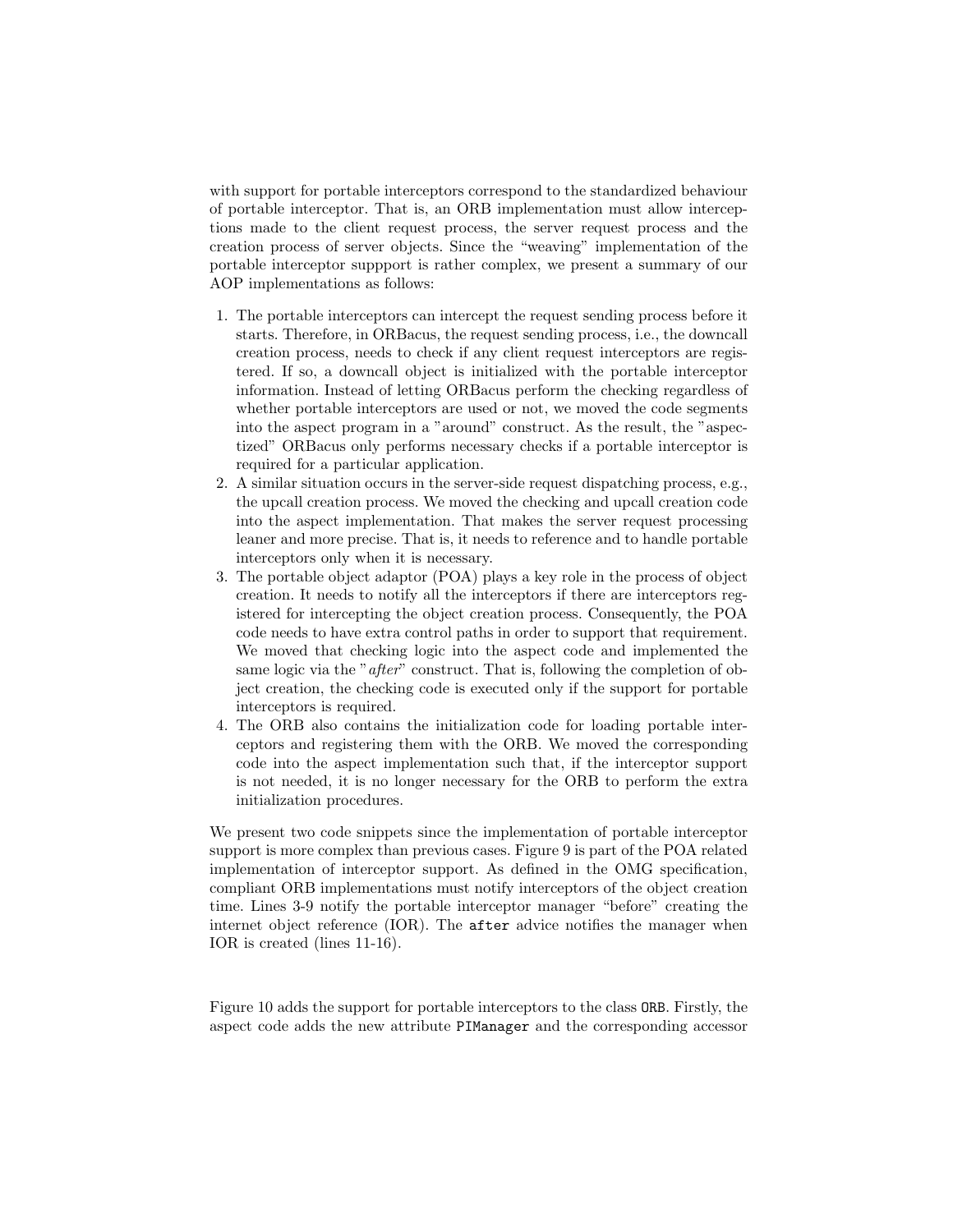| package aspect.pi.weave;                                            | 1                           |
|---------------------------------------------------------------------|-----------------------------|
| privileged aspect POAIS{                                            | $\mathcal{D}_{\mathcal{L}}$ |
| before(POA_impl poa, IORInfo_impl iorInfoImpl):                     | 3                           |
| execution (private void P0A_impl.                                   | 4                           |
| createIORTemplate(com.ooc.PortableInterceptor.IORInfo_impl))        | 5                           |
| $&\&\&\arget(poa)&\&\args(iorInfoImpl)$                             | 6                           |
| com.ooc.OB.PIManager piManager = poa.orbInstance_.getPIManager();   | 7                           |
| piManager.establishComponents(poa.iorInfo_);                        | 8                           |
|                                                                     | 9                           |
|                                                                     | 10                          |
| $after (POA\_impl poa, \ldots): execution (private void POA\_impl.$ | 11                          |
| createIORTemplate(com.ooc.PortableInterceptor.IORInfo_impl))        | 12                          |
| &⌖(poa)&&args(iorInfoImpl){                                         | 13                          |
| com.ooc.OB.PIManager piManager = poa.orbInstance_.getPIManager();   | 14                          |
| piManager.componentsEstablished(poa.iorInfo_);                      | 15                          |
|                                                                     | 16                          |
|                                                                     | 17                          |
|                                                                     |                             |

#### Fig. 9. POA Portable Interceptor Support

to the class ORB(Lines 5 - 8). PIManager is responsible for managing the interceptors registered in the ORB. Lines 13-15 create the runtime instance of PIManager as the first task after the ORB finishes initialization. Lines 18-24 instantiate a codeset interceptor and register it with the manager. Lines 26-38 invoke customized ORBInitializers after the normal initialization of ORB finishes. The last line (line 39) notifies all the interceptors registered with PIManager of the event that the ORB has been initialized.

# 3.4 Aspect-Aware IDL Compiler

Our re-factoring work not only resolve the crosscutting of the internal architecture, but also aims at simplifying the user's view of the Orb by developing the aspect-aware IDL compiler. This is because certain CORBA features, such as the dynamic programming interface and the collocated server invocation, require special treatment and support in the CORBA API, i.e., the standardized IDL definitions and the associated language mappings. The complete re-factorization of these features must include the associated API code. This is because even if these features are not required by particular applications, the associated API code still contributes to the complexity of the overall API set and consumes computing resources.

In this case study, we explore the functionality of the aspect-aware IDL compiler by implementing two additional tasks as compared to the ordinary stub compilers during the language translation. These tasks are API splitting and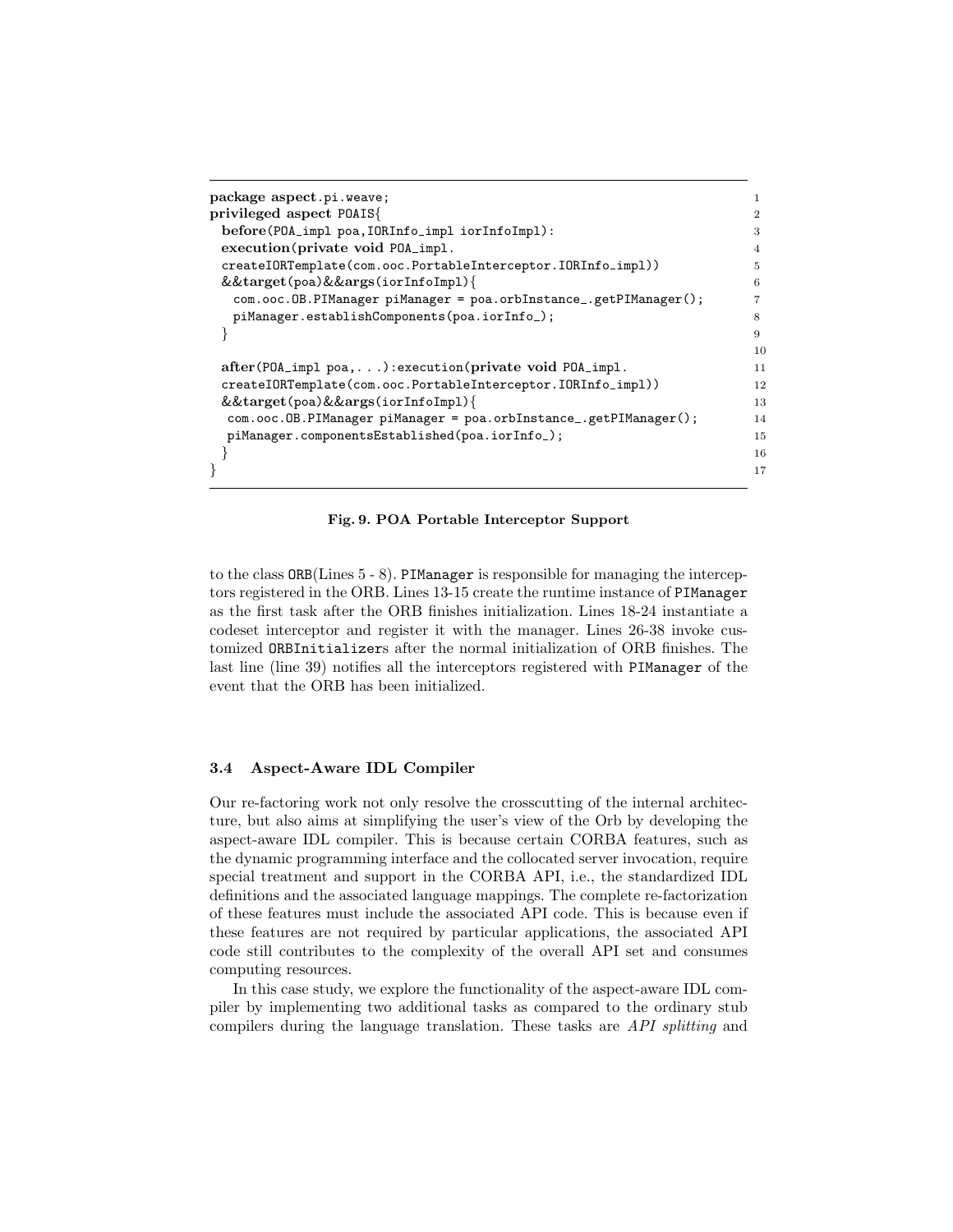```
package aspect.pi.weave; 1
privileged aspect 0RBIS{ 2
//introduce a new field PIManager in ORBInstance. This field is initialized by <math>3</math>//ORB Impl, which is executed before ORBInstance 4
private PIManager ORBInstance.interceptorManager_=null; 5
public PIManager ORBInstance.getPIManager(){ 6
 return interceptorManager ; 7 and 2007 and 2008 and 2008 and 2008 and 2008 and 2008 and 2008 and 2008 and 2008 \sigma} 8
                                           9
after(ORB_impl orb, ...,):execution(private void 10
initialize(StringSeqHolder, String, . . .))&&target(orb)&&args(. . .) 11
{ 12
 PIManager piManager = new PIManager(orb); 13
 piManager.setORBInstance(orb.orbInstance_); 14
 orb.orbInstance .interceptorManager =piManager; 15
  // Initialize Portable Interceptors - this must be done after installing the OCI 16
 //plug-ins to allow an ORBInitializer or interceptor to make a remote invocation 17
  \text{try}\{\piManager.addIORInterceptor(new com.ooc.OB. 19
    CodeSetIORInterceptor_impl(nativeCs, nativeWcs),false); 20
  \} 21
 catch(DuplicateName ex){ 22
   com.ooc.OB.Assert. OB assert(false); 23
  \} 24
 \frac{1}{\sqrt{\sqrt{1-\frac{1}{c^2}}} //set up ORBInitInfo 25
 if(!orb.orbInitializers .isEmpty()){ 26
 com.ooc.OBPortableInterceptor.ORBInitInfo_impl info = 27
 new com.ooc.OBPortableInterceptor.ORBInitInfo_impl(...); 28
 java.util.Enumeration e = orb.orbInitializers_.elements(); 29
 \textbf{while}(\texttt{e}.\texttt{hasMoreElements}() ) \{((ORBInitializer)e.nextElement()).pre init(info); 31
 \} 32
 e = orb.orbInitializers_.elements(); 33
 \textbf{while}(\texttt{e}.\texttt{hasMoreElements}())\}\((ORBInitializer)e.nextElement()).post init(info); 35
 \} 36
 info. OB destroy(); 37
 \} 38
piManager.setupComplete(); 39
\} 40
```
#### Fig. 10. ORB Portable Interceptor Support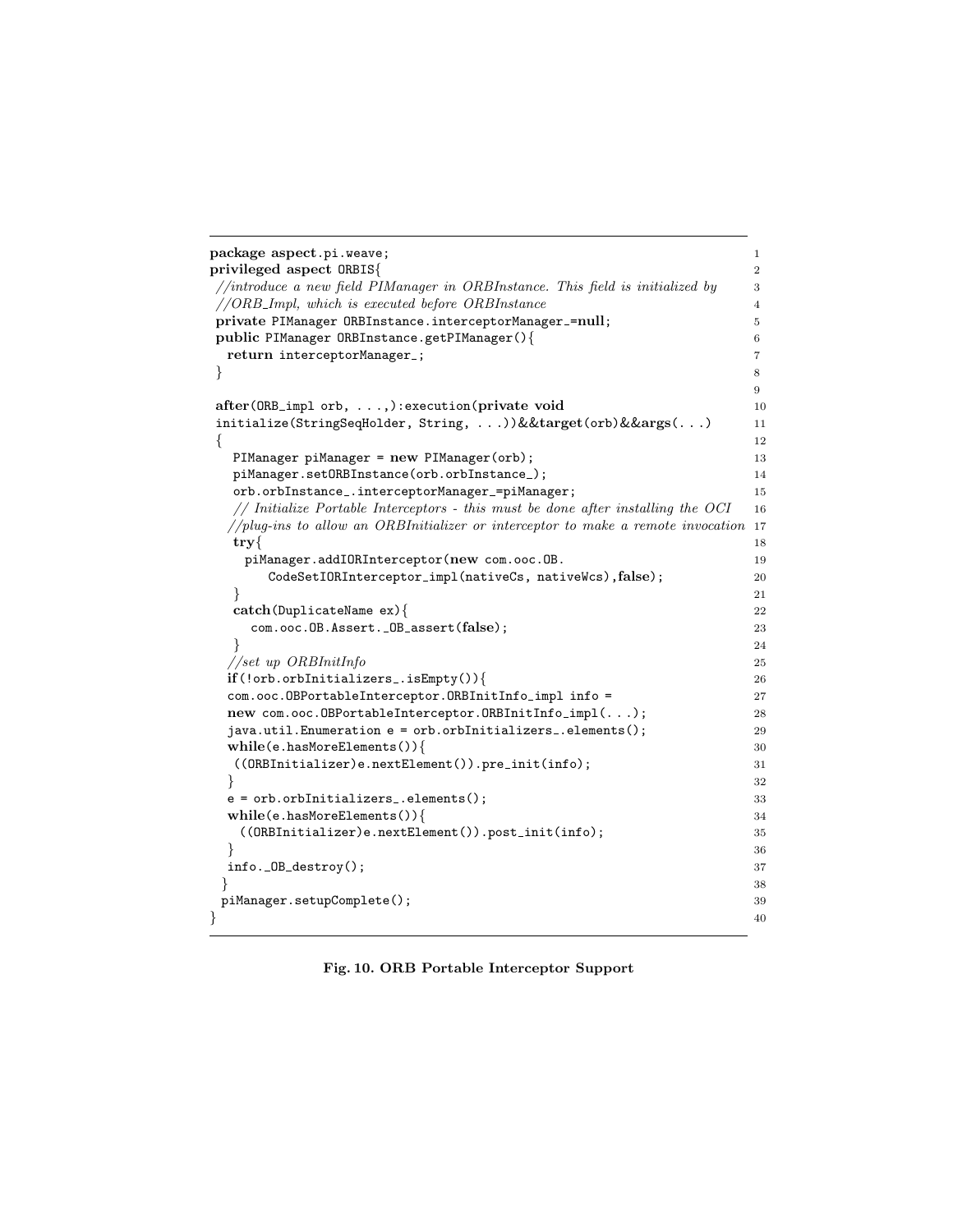Local Invocation Optimization. Both features require modifications to the IDL compiler code in a crosscutting manner and can therefore be implemented using AspectJ. Our implementation is experimental and based on the JacORB IDL compiler since the source of ORBacus IDL compiler is not part of the open source distribution. The implementation consists of the following modifications added to JacORB compiler using AspectJ:

- 1. Two additional compiler options are added. The "-split" argument is followed by a subset of original IDL definitions, which corresponds to the features that are already factored out. This tells the compiler to generate these IDL definitions as AspectJ modules consisting of "inter-type declarations"s. At the same time, it skips the same API defined in the original IDL definition. In this way, we do not change the original IDL definition. The "-local" argument is designed to eliminate parts of the generated stub code deciding if the optimization of collocated invocations are needed. These additional compiler options are added in an "after" advice, which parses the command line arguments and sets the corresponding flags in the parser.
- 2. The stub code for the original IDL definition is split into two sets of modules, the standard language mapping and AspectJ modules. This is done through three steps: 1. The parser first reads the IDL definitions following the " split" switch and stores the declarations of the interfaces and methods; 2. An "around" advice is defined to replace the code generation method in the IDL compiler. It checks if this particular interface needs to be split by doing a lookup from the storage. If the interface contains operations supporting the "aspectized" feature, a separate print stream is set up for generating the AspectJ code. Upon the completion of code generation for the interface, the print stream generates the enclosing AspectJ symbols if necessary; 3. Before generating the stub code for methods, a "before" advice uses the alternative output stream set up earlier if the method is to be translated into AspectJ "inter-type declaration"s. Figure 11 illustrates a simple usage of this feature. The original IDL definitions contain two methods, where the underlined method supports a re-factored feature. This method is re-defined using IDL syntax in a separate file and read by the compiler following the "-split" option. The generated Java language mapping as well as the AspectJ code is shown at the bottom of the figure.
- 3. The "-local" switch is to tell our compiler to simplify the control logic of the stub code if the feature of optimizing for invoking collocated servers is not needed. In our current implementation, using the switch will eliminate the conditional statements in the stub code, which checks if the remote server is actually located in-process. This is done by replacing the original translation code with our own methods defined in a "around" advice.

Our IDL compiler implementation has the following properties: 1. We achieve the maximum reuse of existing code as no modifications is made to the original IDL compiler code. 2. New compiler features can be added and removed very easily as they are all implemented in AspectJ. In addition, since these features are implemented in separate aspect modules, they can be independently added or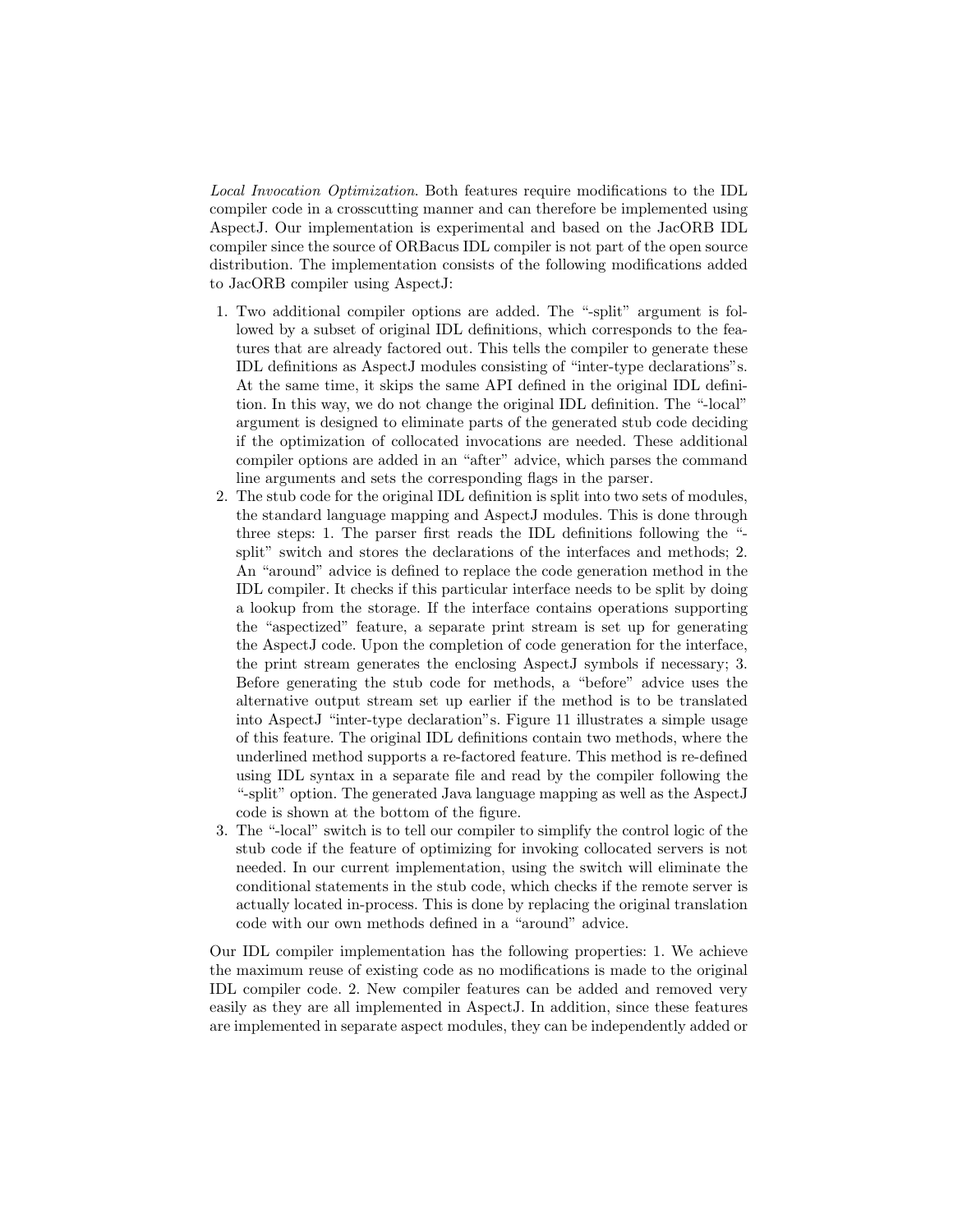

Fig. 11. Aspect-aware IDL Compiler

removed without affecting others. 3. Existing IDL language features are sufficient for our compiler to generate "aspectized" code. No aspect oriented extension are needed to support the "aspectization" at the IDL definition level.

Our implementation introduces some overhead to the compilation process because we need to check, for every method, whether the AspectJ code needs to be generated. Testing shows a lookup from storage of interfaces which are to be generated in the aspect code takes around 20 microseconds. The overhead is therefore not noticeable even compiling a very large set of IDL files.

# 3.5 Re-factorization Results

Table 1 presents the measurements of both the structural metrics and the runtime metrics for the AOP re-factoring of dynamic programming interface, portable interceptor support, collocation invocation. The structural metrics are collected on the ORBacus implementation prior to and after the AOP re-factoring. Table 1 reports the accumulated reductions for every re-factored features. The data indicates that, through the aspect oriented re-factorization, we reduce the size of ORBacus by more than two thousand lines and around 70 references to other class types. The structure of ORBacus becomes less complex with features taken out and still capable of supporting transparent remote invocations with improved response time to the original implementation. Table 1 also reports the runtime interval measurements for the four segments of the ORBacus stack traversal. The response time is measured using the original implementation, the "woven" implementation(re-combined), and the implementation with features factored out(re-factored). The runtime performance of the three Orbs is largely equivalent. The sizes are in lines of executing code; weight is in number of methods; interval is in micro-seconds. Other metrics are indexes, see earlier section for an interpretation.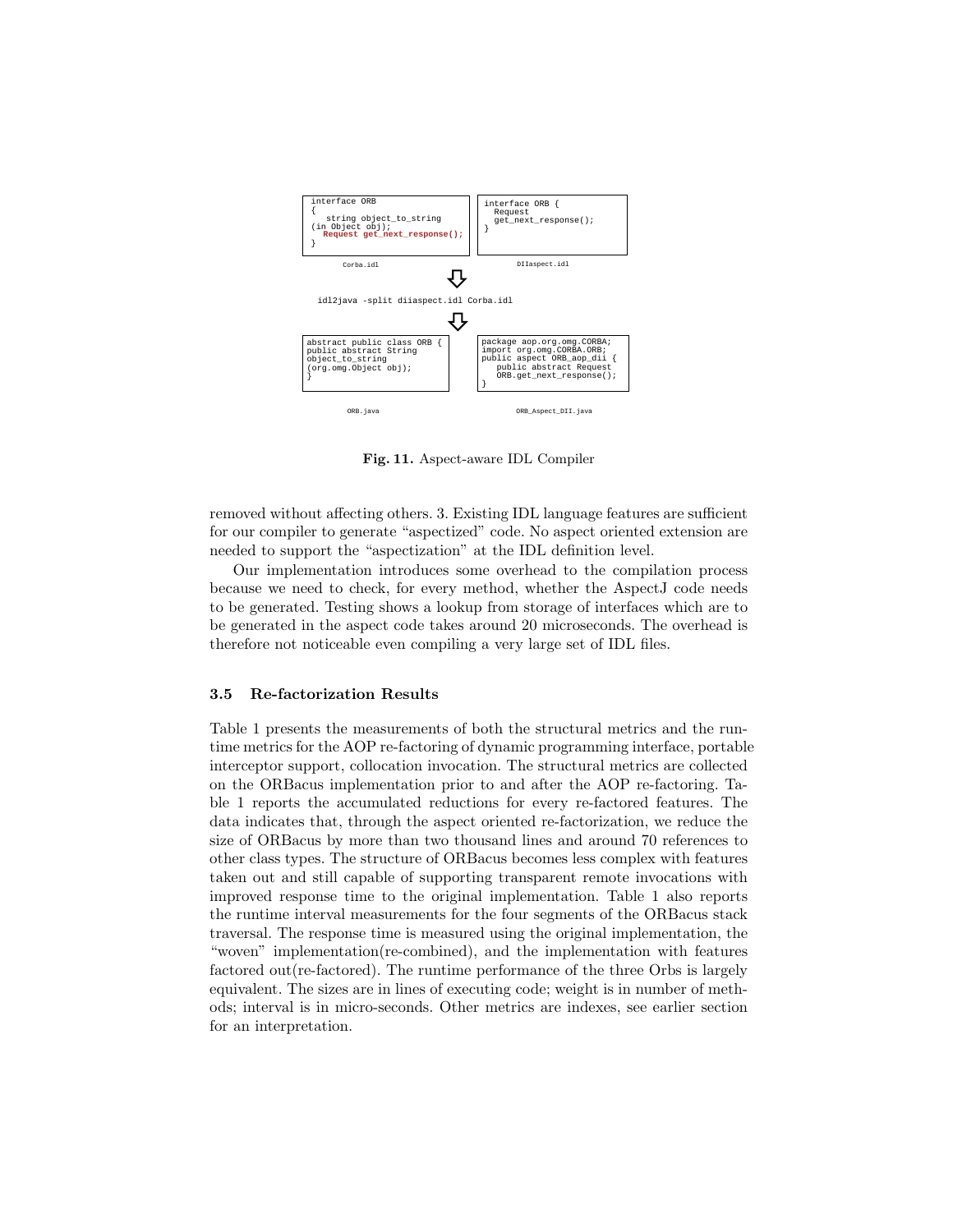|                                 | <b>Structural Metrics</b> |      |        | Interval                |     |            |    |                |  |
|---------------------------------|---------------------------|------|--------|-------------------------|-----|------------|----|----------------|--|
|                                 | CCN                       |      |        | $Size Weight\,Coupling$ | А   | B          |    | D              |  |
| Dynamic Invocation Interface    |                           |      |        |                         |     |            |    |                |  |
| Original                        | 25.4                      | 2000 | 200    | 203.35                  | 105 | 125 37     |    | 59             |  |
| Re-factored                     | 23.8                      | 1490 | 188.35 | 196.55                  |     | 108 124 35 |    | 59             |  |
| Dynamic Skeleton Interface      |                           |      |        |                         |     |            |    |                |  |
| Original                        | 7.28                      | 369  | 18.66  | 28                      | 79  | 126        | 43 | 8              |  |
| Re-factored                     | 6.92                      | 262  | 18.66  | 27                      | 76  | 119        | 41 | 9              |  |
| Portable Interceptor<br>Support |                           |      |        |                         |     |            |    |                |  |
| Original                        | 24.66                     | 4218 | 160.8  | 208.5                   | 78  | 118        | 42 | 8              |  |
| Re-factored                     | 24.0                      | 2909 | 160.2  | 194.28                  | 79  | 122 42     |    | 9              |  |
| Collocation Invocation          |                           |      |        |                         |     |            |    |                |  |
| Original                        | 15.66                     | 638  | 33.99  | 63                      | 79  | 126 43     |    | 8              |  |
| Re-factored                     | 15.00                     | 435  | 32.01  | 57.99                   | 76  | 126        | 41 | $\overline{7}$ |  |
| Overall                         |                           |      |        |                         |     |            |    |                |  |
| Original                        | 105                       | 7320 | 412.5  | 528.25                  | 76  | 126        | 37 | 9              |  |
| Re-factored                     | 101                       | 4899 | 400    | 458.25                  | 76  | 123        | 37 | 9              |  |
| Re-combined                     | n/a                       | n/a  | n/a    | n/a                     | 74  | 123        | 37 | 8              |  |

Table 1. Metric Matrix for the re-factorization of DII, DSI, Portable Interceptor, Collocation Invocation, and overall assessment (CCN - Cyclomatic Complexity Number.)

# 3.6 Limitations

During our aspect oriented re-factoring of ORBacus, we have also realized some limitations in our approach due to insufficient research in the area, overwhelming programming effort and limitations in the tool support.

- 1. We did not completely factor out class types such as Any and NVList, which are used widely for other purpose in addition to the dynamic programming interface, such as the request context passing. While failing to factor these types out does not prevent us from evaluating the aspect oriented approach, we defer the work until future research when it is necessary to exactly quantify the aspect of dynamic programming interface.
- 2. Our re-factorization of the CORBA features in the generated stub code and API code is not complete. Our aspect-aware IDL compiler is of a prototype nature and needs to be extended. This is due to the fact that new aspects of CORBA are still being discovered. The role and the features of the aspect-aware IDL compiler ought to be thoroughly analyzed. We defer this discussion to future work. As the consequence, the user code is still able to use the corresponding OMG interfaces for a feature that is possibly factored out. The Orb throws exceptions during runtime to flag that these features do not exist.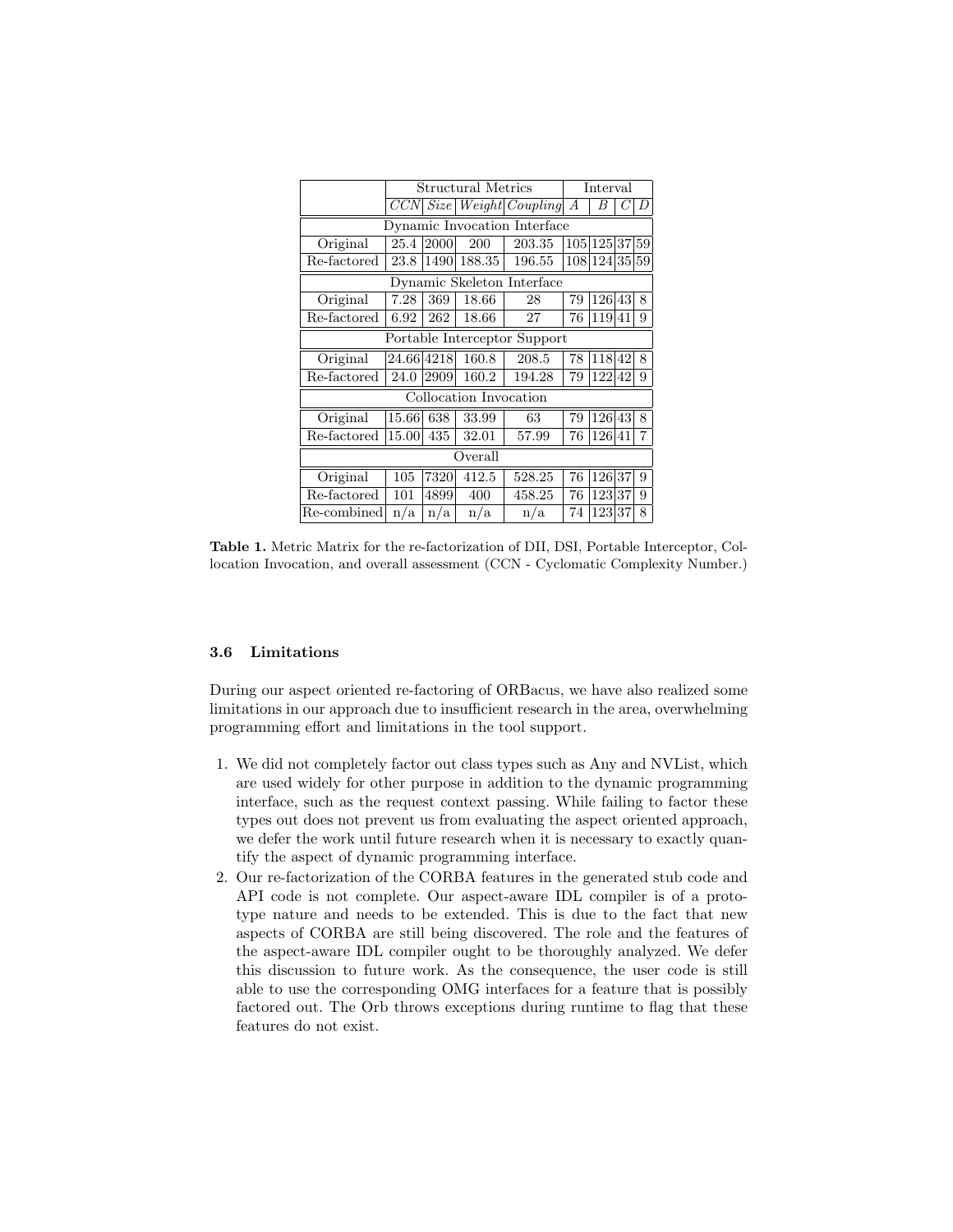3. We decided not to collect the memory usage due to the fact that our "aspectization" experiment is conducted on the Java platform. We do not have an accurate memory profiling tool that allows us to the monitor memory usages of the application objects. Also the expense of running the full JVM makes the memory improvements achieved by our AOP re-factoring almost trivial.

# 4 Conclusion

We believe that adaptability and configurability are essential characteristics of middleware substrates. Those two qualities require a very high level of modularity in the middleware architecture. Traditional software architectural approaches exhibit serious limitations in preserving the modularity in the process of establishing decomposition models for crosscutting design concerns. Those limitations correspond to the scattering phenomena in the code. The aspect oriented programming approach has brought new perspectives to software decomposition techniques. The concept of aspect allows us to compose, with respect to the primary decomposition model, the most appropriate solution for each design requirement. By weaving the aspects together, we are able to improve the modularity of final systems in the dimension of aspects.

To better approximate the benefit of designing middleware with AOP, we use AspectJ to re-factor a number of aspects. The implementations which exist in multiple places of the original code are grouped within a few aspect units. The successful re-factorization shows that middleware systems are able to provide the fundamental services with certain pervasive features factored out or factored in. Aspect oriented re-factorization has shown its superb capability of loading and unloading pervasive features of the system, which is not possible in legacy implementations. The "woven" system transparently supports these re-factored features. The runtime performance is equivalent to the original implementation.

In the light of our experimentation, we are very optimistic that aspect oriented programming will show more promises in conquering the complexity of middleware architecture. In our future work, we will try to gain more experience in terms of applying aspect oriented development methodologies. We are exploring various techniques to help us define horizontal decomposition procedures more concretely. We will eventually use all these experience to design a fully aspect oriented middleware platform.

# References

- 1. AspectJ. URL: http://www.eclipse.org/aspectj.
- 2. Hyper/J. URL: http://www.alphaworks.ibm.com/tech/hyperj.
- 3. M. Astley, D.C. Sturman, and G. A. Agha. Customizable Middleware for Modular Software. ACM Communications, May 2001.
- 4. Louis DiPalma and Robert Kelly. Applying CORBA in a contemporary embedded military combat system. OMG's Second Workshop on Real-time And Embedded Distributed Object Computing, June 2001.